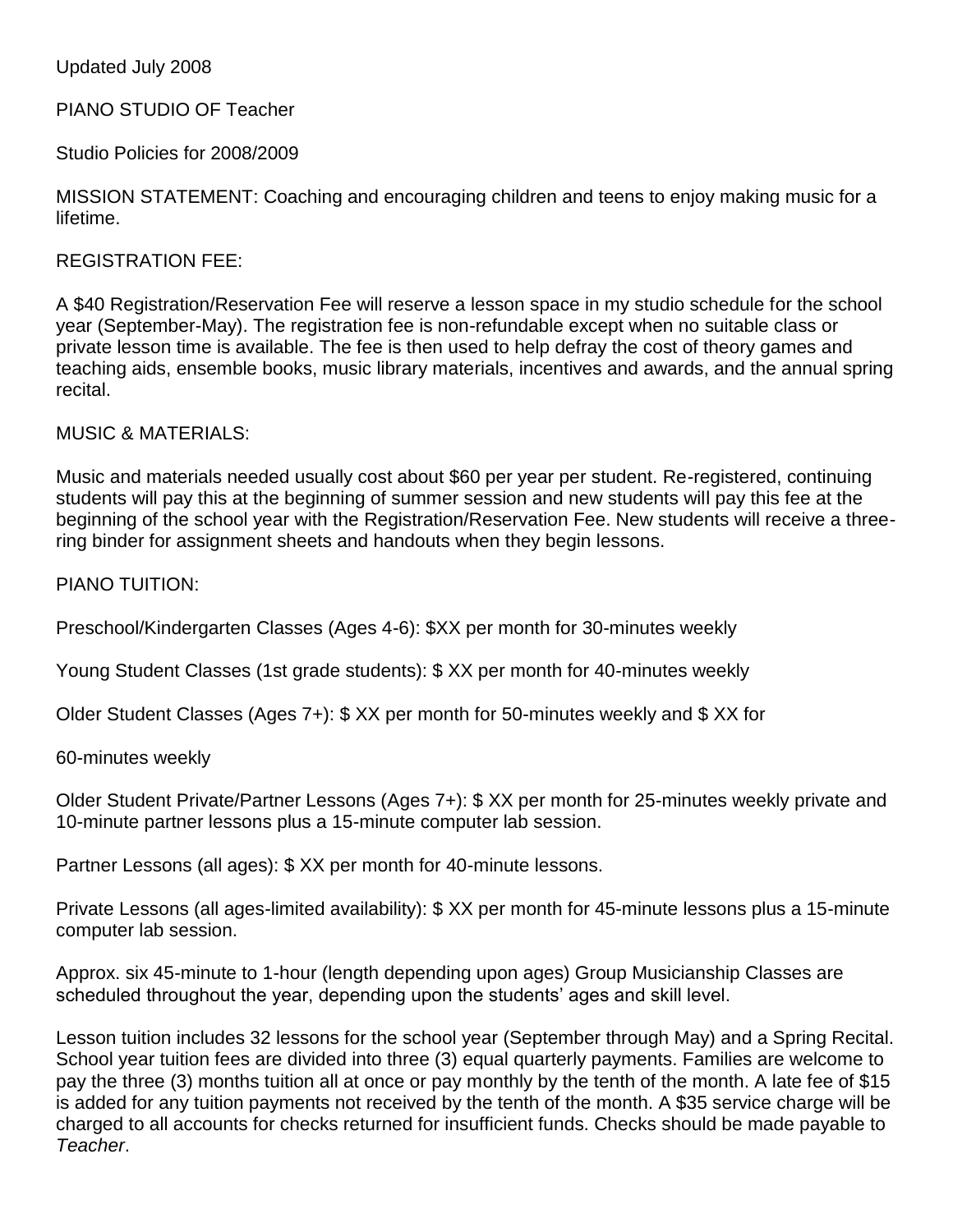Homeschool Students who take lessons during the school day receivean approximately 25% tuition reduction.

# CLASS LESSONS:

Piano classes are small (no more than five students) and each student has the use of a digital piano or keyboard. The goal of each class is to create a positive, fun, relaxed learning atmosphere. Friendships develop and the joy of sharing music is experienced. Students may progress more rapidly in a stress-free piano class environment and are grouped according to age and ability. Students are responsible for bringing ALL of their materials with them to each class session. Piano classes generally follow the local traditional school calendar, beginning in late August or early September and ending in May. In September, each student will receive a Studio Calendar and copy of the Studio Policies, a copy of which will be put in the back section of the student music binder.

In my experience, motivation for consistent progress and excellence is the greatest challenge for students today. Working in small groups, students learn not only from the teacher but also from each other. I have observed that student enjoyment and enthusiasm is enhanced, interaction and positive peer pressure provide positive motivation for accurate playing, playing in groups significantly improves rhythmic ability, and students see others working at learning the same skills and feel less isolated as they practice at home.

## PRIVATE LESSONS:

If I am unable to place a student into a class appropriate for his or her age and ability, I will teach a private lesson if my studio schedule permits. If, at a later date, I have a weekly group that would be appropriate for a private student, I will request that the student join the group.

The Private Lesson Program includes a combination of weekly private lesson instruction of 45 minutes and Group Musicianship Classes. The weekly private lessons are preceded or followed by an individual 15-minute computer lab session. Approximately six times during the school year, I will schedule a 45-minute to 1-hour Group Musicianship Class (length depending upon ages) for my students for listening exercises, theory review games, ear training, music history and playing in ensemble. Students are grouped roughly by age and skill level. These classes will replace the private lesson for that week and no new materials are assigned. Group Musicianship Classes will be clearly indicated on the studio calendar so that you may plan your schedules accordingly.

#### SUMMER SESSION:

Summer Session will be the months of June & July. Re-registered, continuing students will be requested to take four lessons during those months, private or group, and will be billed for one month's tuition along with the registration fee and materials fee. Summer scheduling is more flexible for lesson time and length. Students who DO NOT take lessons during summer session are still required to pay the tuition and fees to hold a spot in the studio for the new school year.

## ATTENDANCE:

A lesson time is reserved for students each week and month of the school year whether or not the student attends each lesson. A student who does not attend a lesson will simply miss the benefit of that lesson. Students who miss lessons due to busy schedules, lack of preparation, or vacation times are not eligible for a rate adjustment. Rescheduled lessons are at the teacher's discretion. Lessons missed by the teacher will be rescheduled as the calendar permits. Teacher is entitled to one lesson cancellation during the year due to illness or emergency.